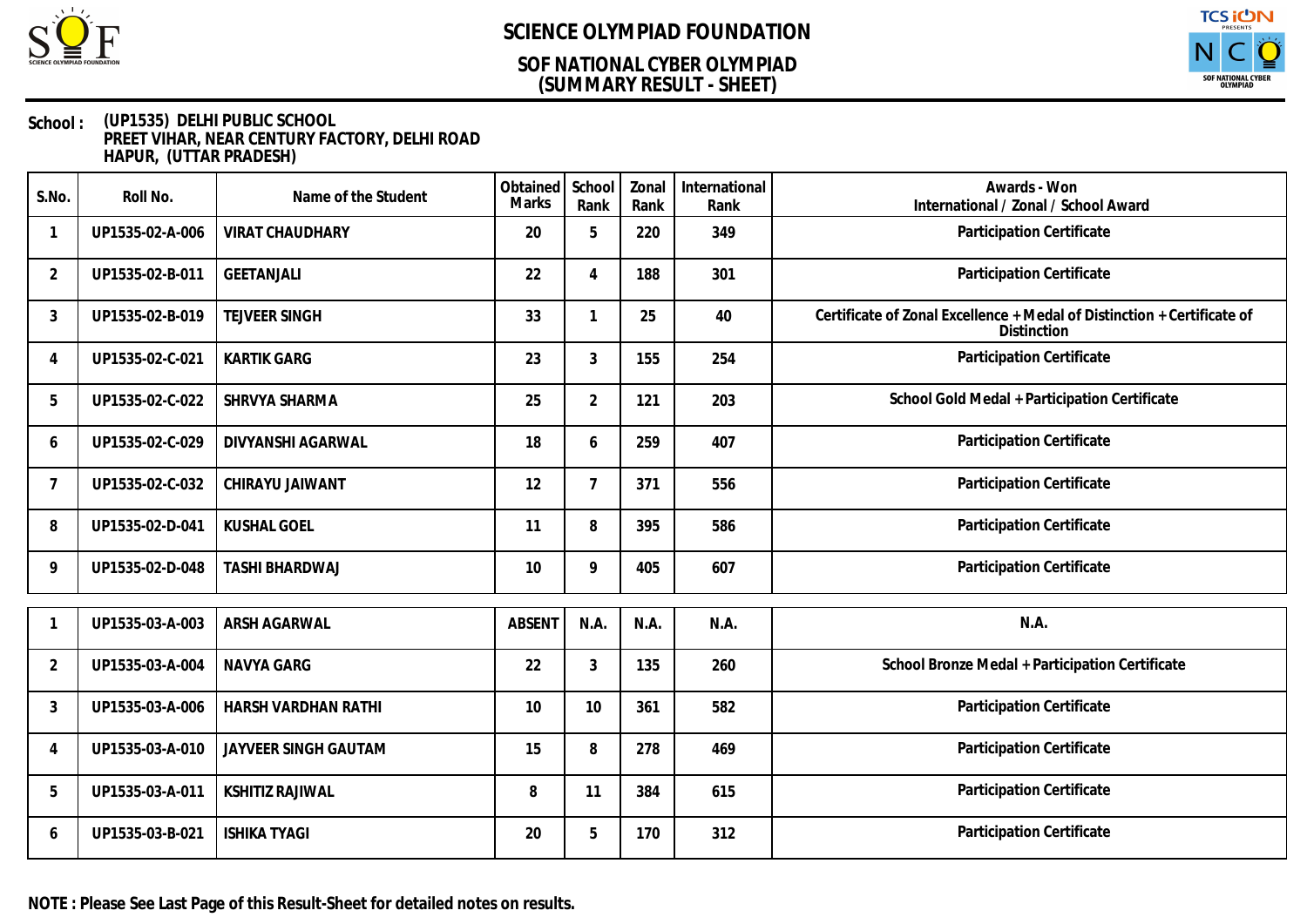

### **(SUMMARY RESULT - SHEET) SOF NATIONAL CYBER OLYMPIAD**



#### **School : (UP1535) DELHI PUBLIC SCHOOL PREET VIHAR, NEAR CENTURY FACTORY, DELHI ROAD HAPUR, (UTTAR PRADESH)**

| S.No.          | Roll No.        | Name of the Student    | Obtained<br><b>Marks</b> | School<br>Rank | Zonal<br>Rank | International<br>Rank | Awards - Won<br>International / Zonal / School Award |
|----------------|-----------------|------------------------|--------------------------|----------------|---------------|-----------------------|------------------------------------------------------|
| $\overline{7}$ | UP1535-03-C-027 | <b>ARNAV DUBEY</b>     | <b>ABSENT</b>            | N.A.           | N.A.          | N.A.                  | N.A.                                                 |
| 8              | UP1535-03-C-033 | <b>MOHD REHAAN</b>     | 15                       | $\overline{7}$ | 269           | 456                   | Participation Certificate                            |
| 9              | UP1535-03-D-038 | <b>AARAV SINGH</b>     | 22                       | 4              | 138           | 263                   | Participation Certificate                            |
| 10             | UP1535-03-D-039 | ABDULLAH ANSARI        | 13                       | 9              | 314           | 513                   | Participation Certificate                            |
| 11             | UP1535-03-D-041 | <b>AVNI SHARMA</b>     | 27                       | $\mathbf{1}$   | 62            | 132                   | School Gold Medal + Participation Certificate        |
| 12             | UP1535-03-D-043 | <b>DIVYANSHI TOMER</b> | 27                       | $\mathbf{1}$   | 62            | 132                   | School Gold Medal + Participation Certificate        |
| 13             | UP1535-03-D-049 | NAMAN JAKHAR           | 17                       | 6              | 234           | 405                   | Participation Certificate                            |
| 14             | UP1535-03-D-054 | SHRUTI SHARMA          | 8                        | 11             | 384           | 615                   | Participation Certificate                            |
| 15             | UP1535-03-D-056 | TANMAY BHARDWAJ        | 23                       | $\overline{2}$ | 122           | 237                   | School Silver Medal + Participation Certificate      |
|                | UP1535-04-B-023 | RUDRANIL CHATTERJEE    | 17                       | 3              | 220           | 380                   | Participation Certificate                            |
| $\overline{2}$ | UP1535-04-C-030 | AARAV AGARWAL          | 22                       | 1              | 128           | 238                   | Participation Certificate                            |
| 3              | UP1535-04-C-035 | <b>AVINI JAIN</b>      | 17                       | 4              | 222           | 382                   | Participation Certificate                            |
| 4              | UP1535-04-C-047 | <b>VAISHNAVI SINGH</b> | <b>ABSENT</b>            | N.A.           | N.A.          | N.A.                  | N.A.                                                 |
| 5              | UP1535-04-D-064 | <b>HARDIK BANSAL</b>   | 21                       | $\overline{2}$ | 149           | 271                   | Participation Certificate                            |
|                | UP1535-05-A-001 | SHUBHAM GUPTA          | 15                       | 5              | 568           | 1097                  | Participation Certificate                            |

**NOTE : Please See Last Page of this Result-Sheet for detailed notes on results.**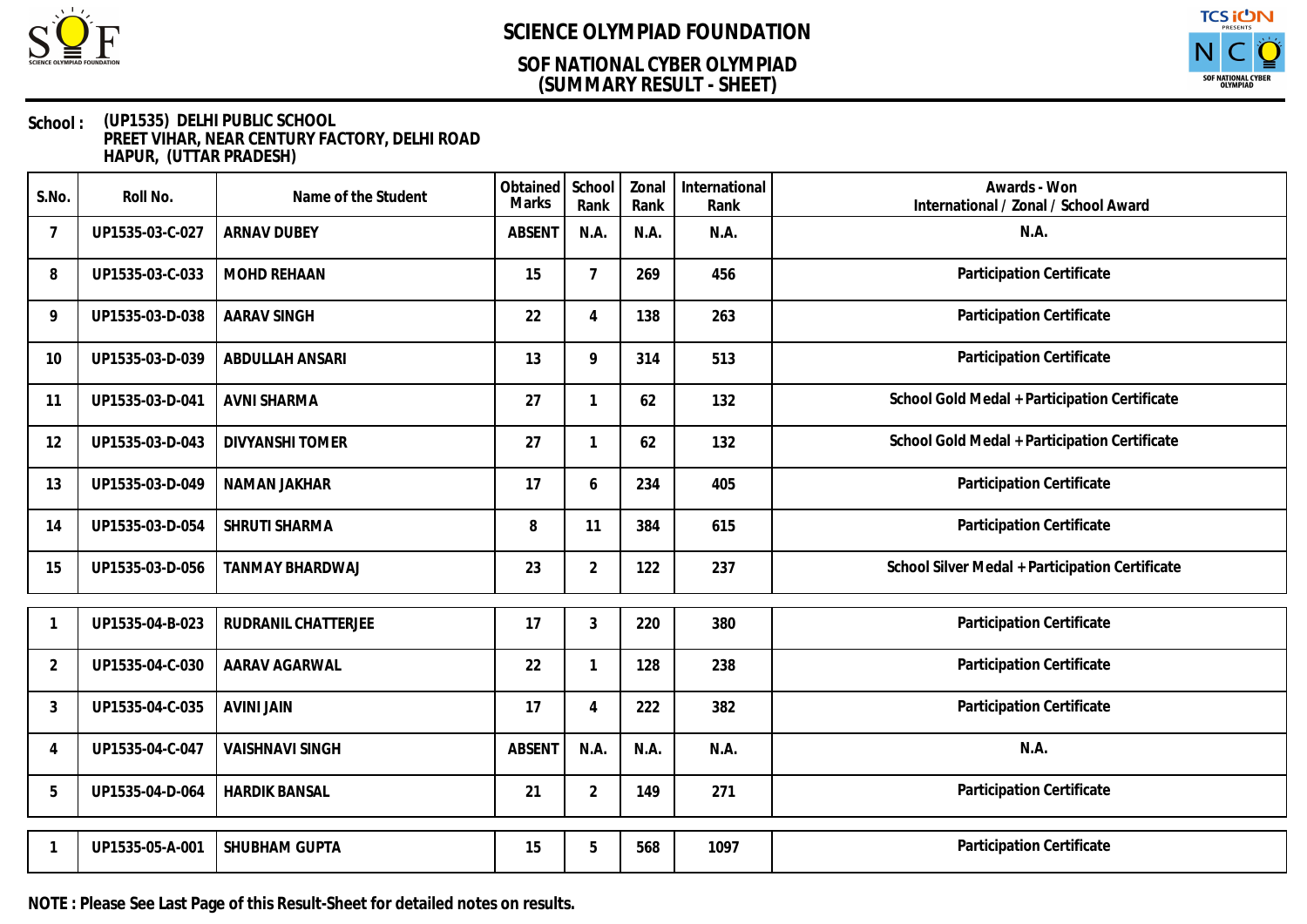

### **(SUMMARY RESULT - SHEET) SOF NATIONAL CYBER OLYMPIAD**



#### **School : (UP1535) DELHI PUBLIC SCHOOL PREET VIHAR, NEAR CENTURY FACTORY, DELHI ROAD HAPUR, (UTTAR PRADESH)**

| S.No.          | Roll No.        | Name of the Student      | Obtained<br>Marks | School<br>Rank | Zonal<br>Rank | International<br>Rank | Awards - Won<br>International / Zonal / School Award |
|----------------|-----------------|--------------------------|-------------------|----------------|---------------|-----------------------|------------------------------------------------------|
| $\overline{2}$ | UP1535-05-B-027 | <b>DAKSH TYAGI</b>       | 12                | 7              | 606           | 1169                  | Participation Certificate                            |
| 3              | UP1535-05-C-033 | <b>BHAVISHYA CHAUHAN</b> | 16                | 4              | 552           | 1070                  | Participation Certificate                            |
| 4              | UP1535-05-C-036 | <b>JAIDEEP SHARMA</b>    | 14                | 6              | 585           | 1127                  | Participation Certificate                            |
| 5              | UP1535-05-C-041 | <b>VEDGYA BASWAN</b>     | 41                | 1              | 50            | 181                   | School Gold Medal + Participation Certificate        |
| 6              | UP1535-05-C-042 | <b>VIBHUTI KHATRI</b>    | 20                | $\overline{2}$ | 456           | 934                   | Participation Certificate                            |
| 7              | UP1535-05-D-056 | YATHARTH GUPTA           | 17                | 3              | 522           | 1030                  | Participation Certificate                            |
|                | UP1535-06-A-005 | SARTHAK KUMAR            | 35                | 3              | 107           | 320                   | Participation Certificate                            |
| $\overline{2}$ | UP1535-06-B-012 | SHINE SINGHAL            | 22                | 4              | 385           | 823                   | Participation Certificate                            |
| 3              | UP1535-06-C-019 | SHAURYA KAUSHIK          | 36                | $\overline{2}$ | 96            | 298                   | Participation Certificate                            |
| 4              | UP1535-06-D-030 | NAVDEEP SHARMA           | 15                | 5              | 514           | 1036                  | Participation Certificate                            |
| 5              | UP1535-06-E-041 | AAHANA AGGARWAL          | 39                |                | 56            | 216                   | School Gold Medal + Participation Certificate        |
|                | UP1535-07-A-001 | SANIDHYA GUPTA           | 19                | 3              | 499           | 859                   | Participation Certificate                            |
| $\overline{2}$ | UP1535-07-B-008 | <b>ISHAN JAIN</b>        | 38                |                | 95            | 191                   | Participation Certificate                            |
| 3              | UP1535-07-D-028 | <b>KOPAL GOEL</b>        | 19                | 4              | 511           | 876                   | Participation Certificate                            |
| 4              | UP1535-07-D-036 | UTKARSH SHARMA           | 36                | $\overline{2}$ | 126           | 243                   | Participation Certificate                            |

**NOTE : Please See Last Page of this Result-Sheet for detailed notes on results.**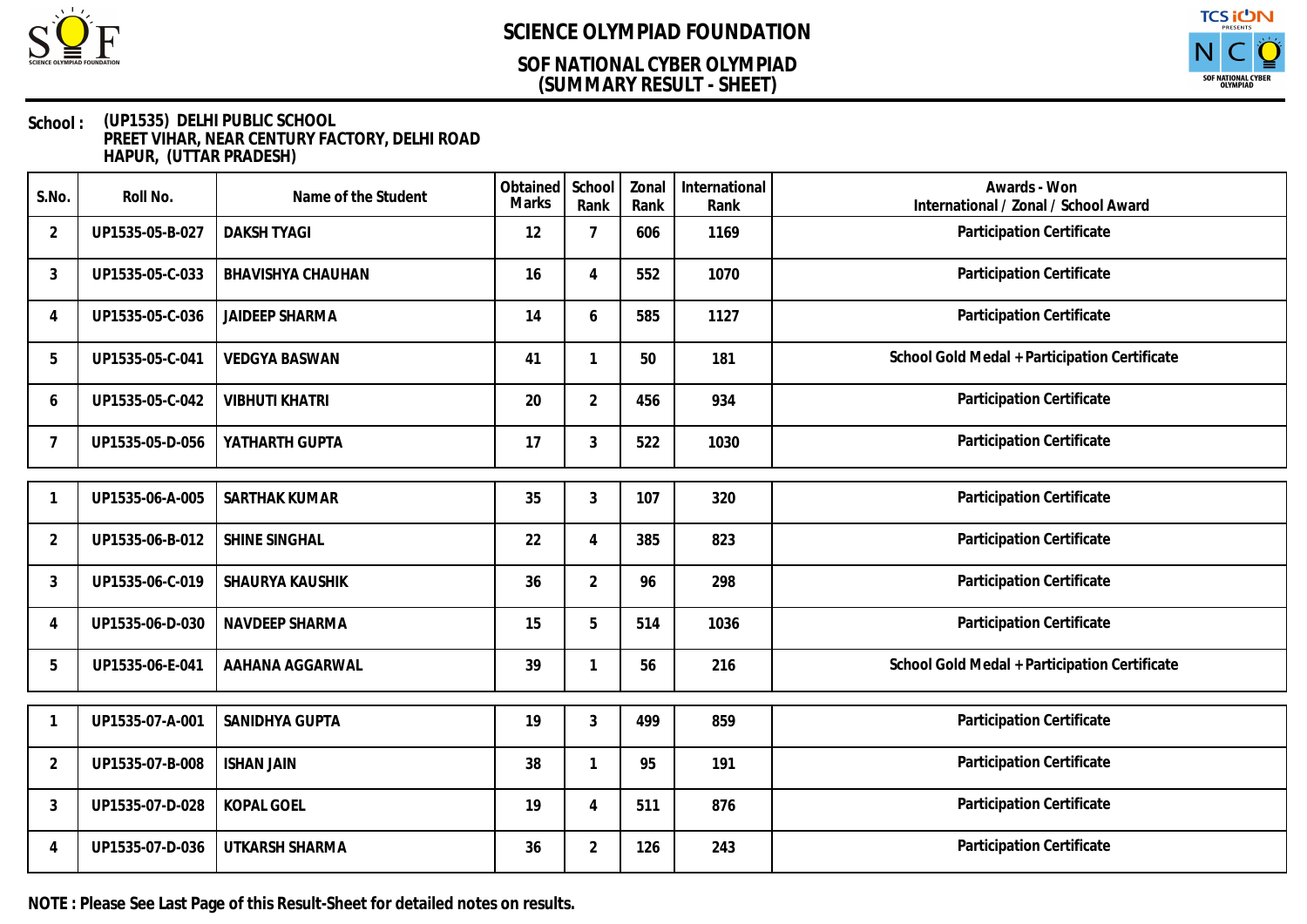

### **(SUMMARY RESULT - SHEET) SOF NATIONAL CYBER OLYMPIAD**



#### **School : (UP1535) DELHI PUBLIC SCHOOL PREET VIHAR, NEAR CENTURY FACTORY, DELHI ROAD HAPUR, (UTTAR PRADESH)**

| S.No.          | Roll No.        | Name of the Student      | Obtained School<br>Marks | Rank           | Zonal<br>Rank | International<br>Rank | Awards - Won<br>International / Zonal / School Award |
|----------------|-----------------|--------------------------|--------------------------|----------------|---------------|-----------------------|------------------------------------------------------|
|                | UP1535-08-A-001 | <b>ADITI KUMAR</b>       | 27                       |                | 235           | 554                   | School Gold Medal + Participation Certificate        |
| 2              | UP1535-08-A-002 | <b>JEET SINGH</b>        | 13                       | 6              | 523           | 1042                  | Participation Certificate                            |
| 3              | UP1535-08-B-008 | <b>VAARUNI BASWAN</b>    | 23                       | $\mathfrak{Z}$ | 314           | 701                   | Participation Certificate                            |
| 4              | UP1535-08-B-012 | <b>KARTIK BANA</b>       | 22                       | 4              | 347           | 751                   | Participation Certificate                            |
| 5              | UP1535-08-D-017 | <b>GAURANSHI AGARWAL</b> | 24                       | $\overline{2}$ | 295           | 661                   | Participation Certificate                            |
| 6              | UP1535-08-E-028 | SUJEET KANSAL            | 20                       | 5              | 394           | 832                   | Participation Certificate                            |
|                | UP1535-09-C-024 | <b>VIPUL KAUSHIK</b>     | 23                       | 3              | 398           | 781                   | Participation Certificate                            |
| $\overline{2}$ | UP1535-09-C-027 | <b>ANSHIKA TYAGI</b>     | <b>ABSENT</b>            | N.A.           | N.A.          | N.A.                  | N.A.                                                 |
| 3              | UP1535-09-E-033 | PALAK SINGHAL            | 24                       | $\overline{2}$ | 377           | 733                   | Participation Certificate                            |
| 4              | UP1535-09-E-038 | <b>EISHAAN KHATRI</b>    | 38                       |                | 100           | 243                   | Participation Certificate                            |
|                | UP1535-10-C-009 | <b>ARYAN GARG</b>        | <b>ABSENT</b>            | N.A.           | N.A.          | N.A.                  | N.A.                                                 |
|                |                 |                          |                          |                |               |                       |                                                      |
| $\overline{2}$ | UP1535-10-D-011 | YASH GUPTA               | 40                       |                | 61            | 175                   | Participation Certificate                            |